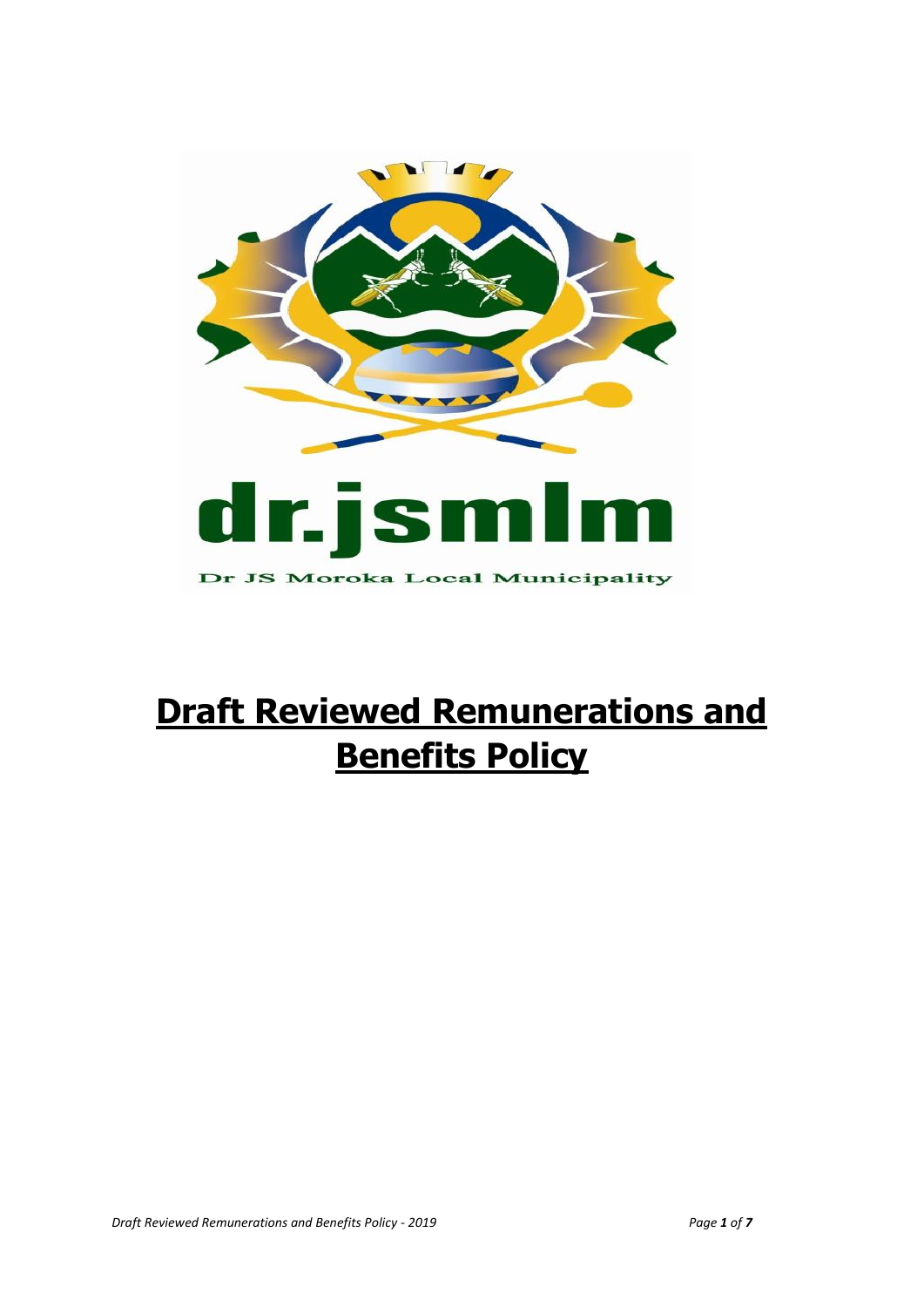#### **CONTENTS**

- **1. PREAMBLE**
- **2. APPLICATION OF THIS POLICY**
- **3. DEFINITION**
- **4. PROBLEM STATEMENT**
- **5. GENERAL POLICY STATEMENT**
- **6. BASIC SALARY PLUS BENEFITS**
- **7. FUNCTIONAL DIFFERENTIATION FOR SCARCE SKILLS**
- **8. PRESCRIBED REMUNERATION COMPONENTS**
- **9. PAYMENT DATE**
- **10.DEDUCTIONS**
- **11.NO CESSION**
- **12.AUTHORITY**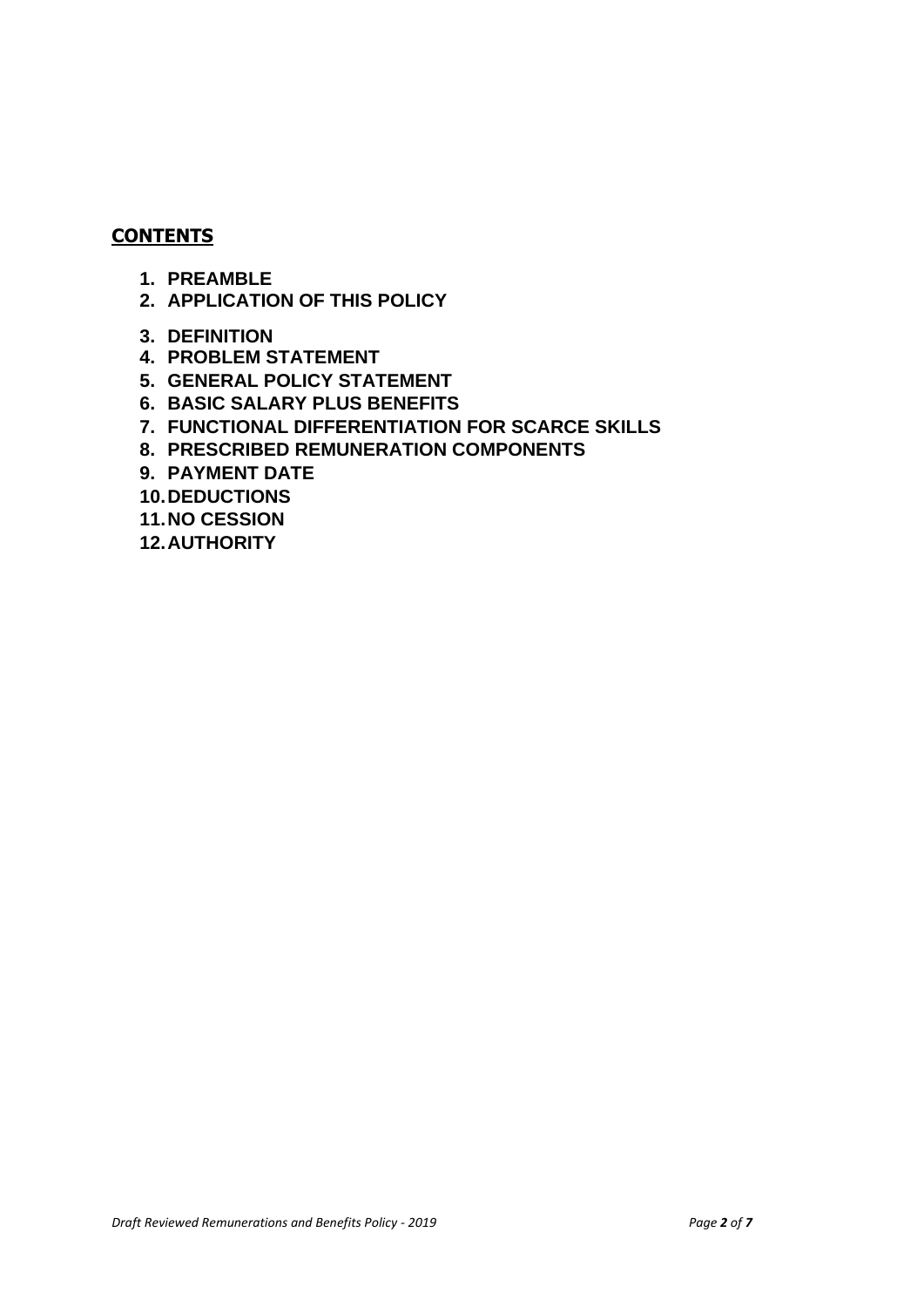# **1. PREAMBLE**

The Dr JS Moroka Local Municipal Remuneration and Benefits Policy is based on the following principles:

- Remuneration must be as per evaluation of specific post as it relates to the Dr JS Moroka Local Municipal category.
- Benefits options must be available to employees who qualify in terms of their positions or the inherent requirements of the position.

Dr JS Moroka Local Municipality is committed to ensuring that equitable remuneration is paid to all its employees.

In order to attract and retain properly qualified staff to fill vacancies at all levels, it is the municipality's aim to maintain fair and competitive remuneration consistent with sector practices and all necessary regulations and collective agreements governing compensation of personnel in the local government sector.

# **2. APPLICATION OF THIS POLICY**

2.1 All permanent and fixed-term-contract employees of Dr JS Moroka Local Municipality are subject to the provisions of this policy and shall be remunerated in line with the SALGBC Collective Agreements.

2.2 The foregoing excludes employees appointed in terms of Section 54 and 56 of the Municipal Systems Act.

2.3 TASK JOB Evaluation System:

2.3.1 The municipality has adopted the TASK JOB Evaluation System which is the remuneration/salary system approved by SALGA.

2.3.2 Task Grade 15 and above officials

• The salaries for TG 15 officials and above (e.g. Deputy Managers and Assistant Managers) must be restructured as salaries and benefits (Car & Cell phone Allowance and etc.)

2.3.3 The Finance Department in conjunction with Corporate Services Department should manage remuneration and benefits costs within budgetary constraints.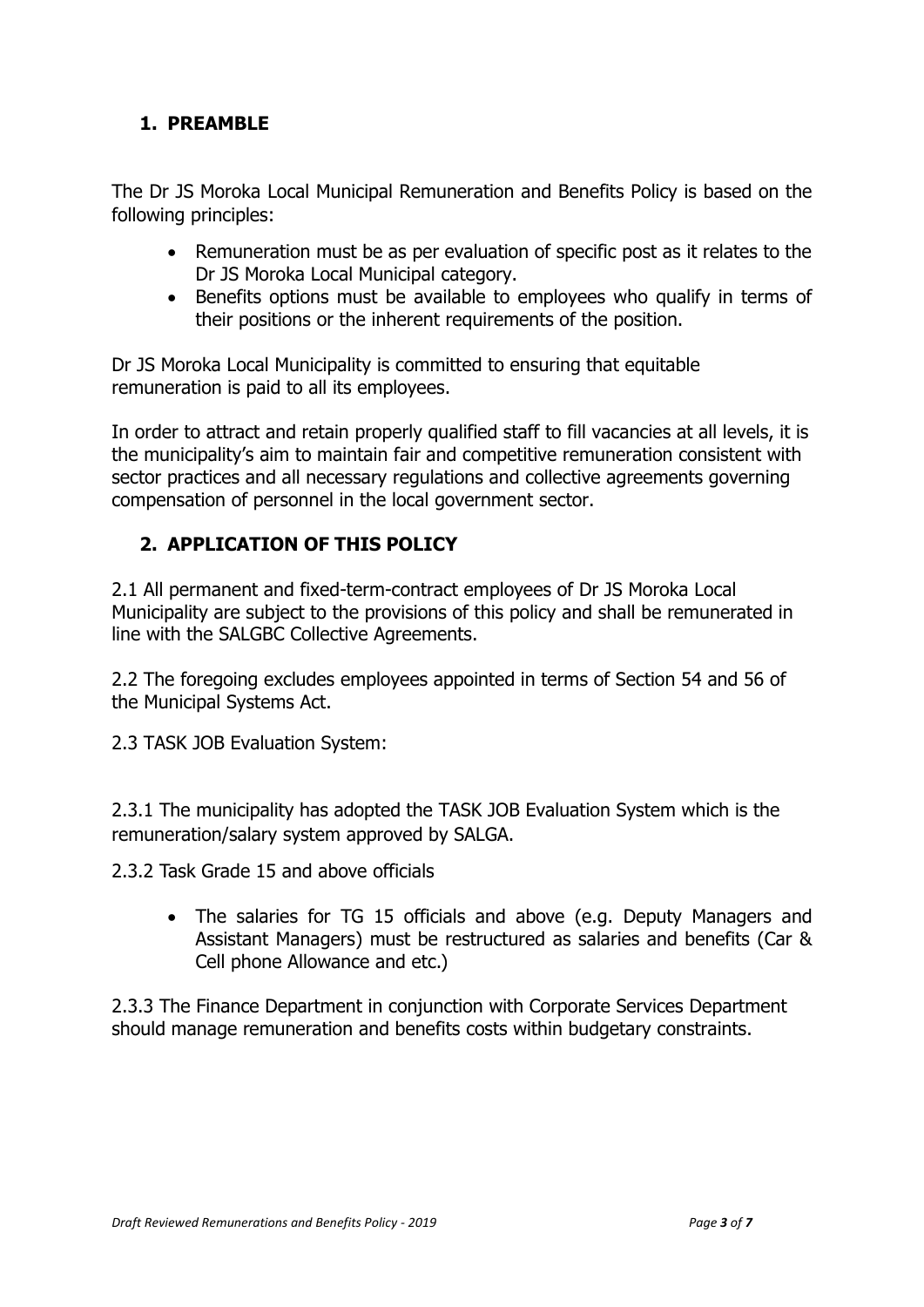# **3. DEFINITIONS**

# **3.1. Employees**

- a) Permanent employees; and
- b) Fixed-term-contract employees of Dr JS Moroka Local Municipality.

# **3.2. Municipality**

Unless otherwise indicated, **municipality** refers to Dr JS Moroka Local Municipality.

## **3.3. Remuneration**

Remuneration means financial compensation granted by Dr JS Moroka Local Municipality to its employees for the execution of designated duties.

This includes the base salary and any bonuses or other economic benefits that an employee receives during employment.

## **4. PROBLEM STATEMENT**

Ill-defined management of remuneration of employees may lead to irregularities and Inconsistencies in the manner in which a municipality compensates employees. Such irregularities do not conjure up for a healthy working environment and may impact negatively on employee relations and productivity.

This policy is thus formulated with the aim of addressing problems that may arise due to the absence of formalised remuneration measures.

# **5. GENERAL POLICY STATEMENT**

Dr JS Moroka Local Municipality is committed to attracting, retaining and motivating a competent and professional workforce that will ensure the long-term sustainability of the municipality and create a competitive advantage in the development arena.

The remuneration offering provided to employees is a key component of the municipality's human resources management strategy and will be directed at making Dr JS Moroka Local Municipality an organisation that cares for its people and creating an environment that allows employees to grow.

# **6. BASIC SALARY PLUS BENEFITS**

All permanent employees with the exception of employees appointed in terms of Section 54 and 56 of the Municipal Systems Act 32 of 2000, shall be remunerated on the basis of a basic salary plus benefits.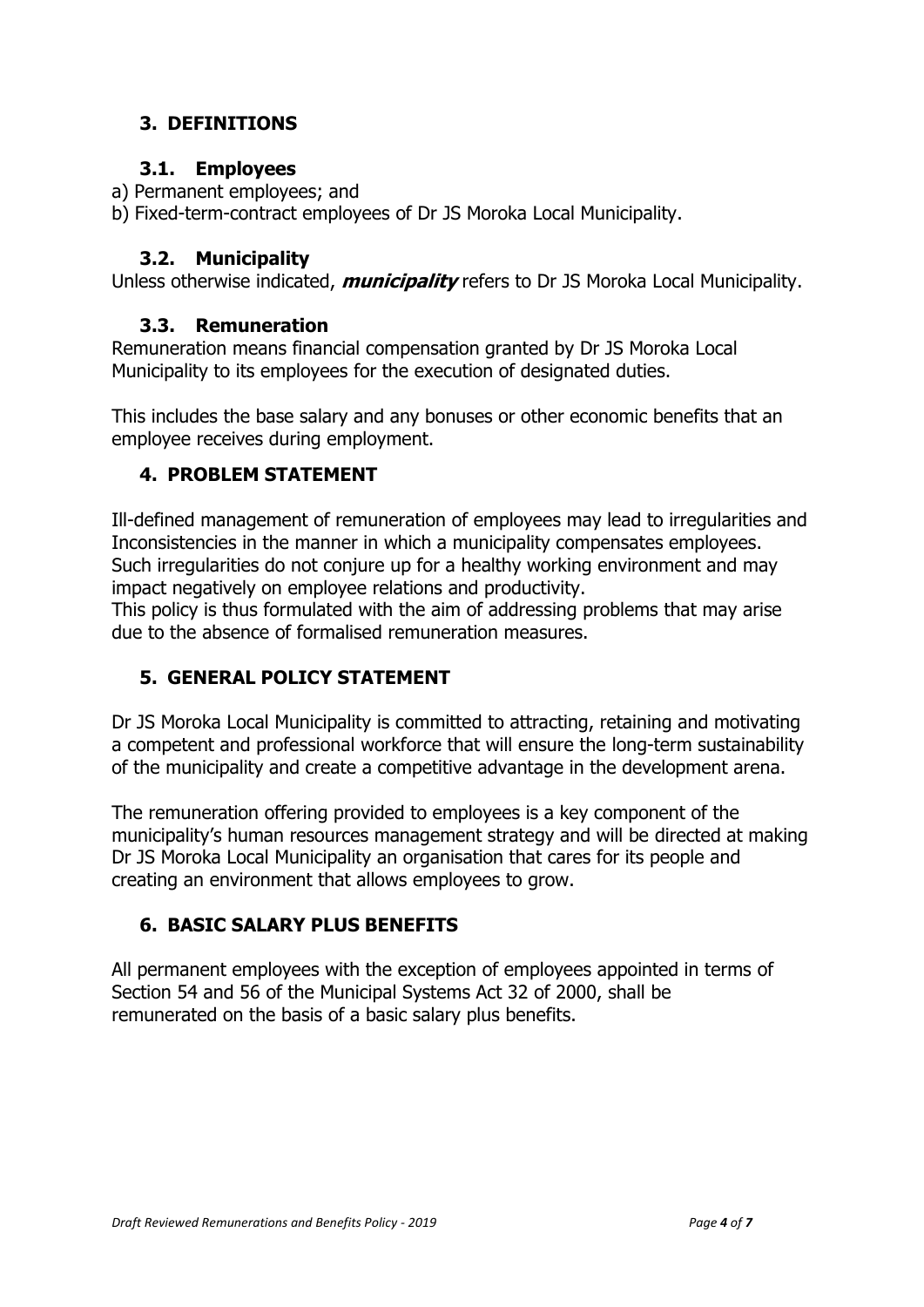All bargaining employees' salaries and benefits shall be governed by the provisions of the South African Local Government Bargaining Council Agreements (Mpumalanga Collective Agreement on Conditions of Service and South African Local Government Bargaining Council Main Collective Agreement) and shall be composed of, but not limited:

- 6.1. Basic Salary;
- 6.2. A  $13<sup>th</sup>$  Cheque:
- 6.3. The Municipality's contribution to an approved Pension or Provident Fund;
- 6.4. The Municipality's contribution to an approved Medical Aid Scheme;
- 6.5. An allowance/benefits approved by the Municipality, provided that qualifying criteria are met – such allowances/benefits are provided below;

## **7. FUNCTIONAL DIFFERENTIATION FOR SCARCE SKILLS**

While it is the objective of Dr JS Moroka Local Municipality to promote internal equity through its remuneration practices, it is recognised that there are specialist skills, critical to the success of the municipality that would demand a premium in the general remuneration market. In order to ensure Dr JS Moroka Local Municipality's external competitiveness, salary Bands based on direct and functional benchmarks will be developed.

## **8. PRESCRIBED REMUNERATION COMPONENTS**

#### **8.1 Pension/Provident Fund**

It is a compulsory condition that all employees appointed on a permanent basis or on a fixed-term contract basis be members of and contribute to a pension/provident fund recognised by the municipality, SALGBC and registered in terms of the Pension Fund Act (1956).

Contributions: employer-employee proportions shall be in terms of the rules of SALGBC and pension/retirement Fund as will be determined from time to time.

#### **8.2 Medical Aid**

All employees appointed on a permanent basis or on a fixed term contractual basis who opt for medical aid, shall contribute to an accredited Medical Aid Scheme. Contributions: employer-employee proportions shall be in terms of the rules of the SALGBC as will be reviewed from time to time by the collective bargaining process.

#### **8.3 Vehicle /Car Allowance**

Starting from Task Grade 15 and above will receive a maximum of 30% of the benefit salary per month as vehicle/car allowance. As part of the revenue enhancement strategy, any employee who receives a car allowance must own a car and must be registered under Mpumalanga province within 12 months after the appointment or purchase of a new car or approval of this policy.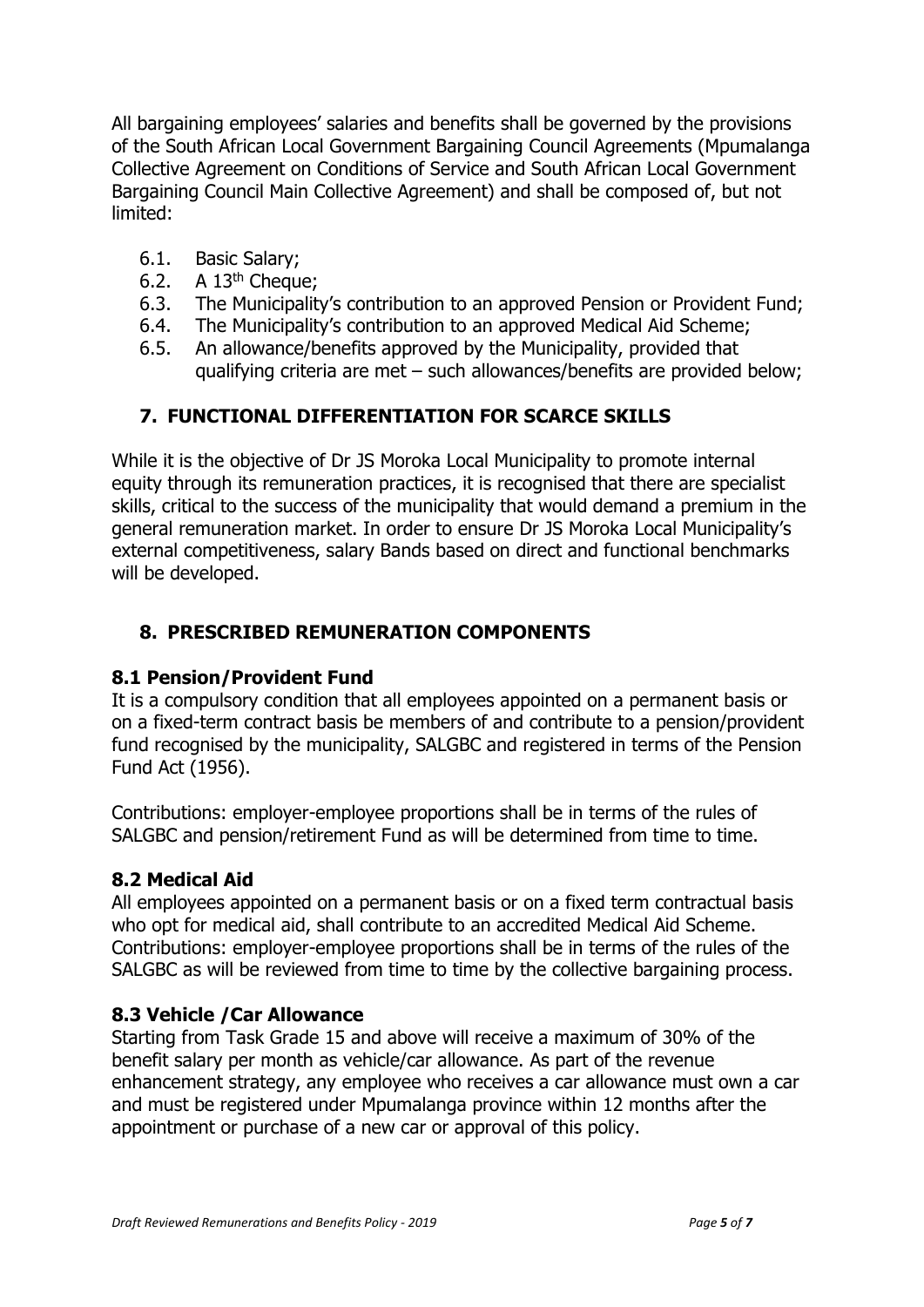## **8.4 Cell Phone allowance**

- (i) The allowance is allocated to employees from task grade 15 and above.
- (ii) The allowance shall cover other officials who qualify in terms of the inherent requirements of the position/s. An amount of **R 350.00** will be paid to the below posts, such as:
- ➢ Secretaries;
- $\triangleright$  Technicians;
- ➢ Transport officers
- ➢ Artisan foreman
- ➢ Disaster officer
- ➢ Mayoral driver
- ➢ OHS officer
- ➢ SDF and etc

If there is any other official who feels his/her job requires a municipal cell phone allowance, a motivation should be forwarded by his/her Head of Department to the Municipal Manager for approval.

#### **8.5 Clothing allowance**

An amount of **R 400.00** per month shall be allocated to official/s who qualify in terms of the inherent requirements of the position.

## **8.6 Thirteenth Cheque**

Permanent and fixed-term contract employees shall be paid their 13<sup>th</sup> cheque on the month of the date of appointment.

## **9. PAYMENT DATE**

Remuneration shall be transferred electronically to an employee's bank Account on the  $25<sup>th</sup>$  day of each month or to be available on the day preceding the  $25<sup>th</sup>$  should it fall on a public holiday.